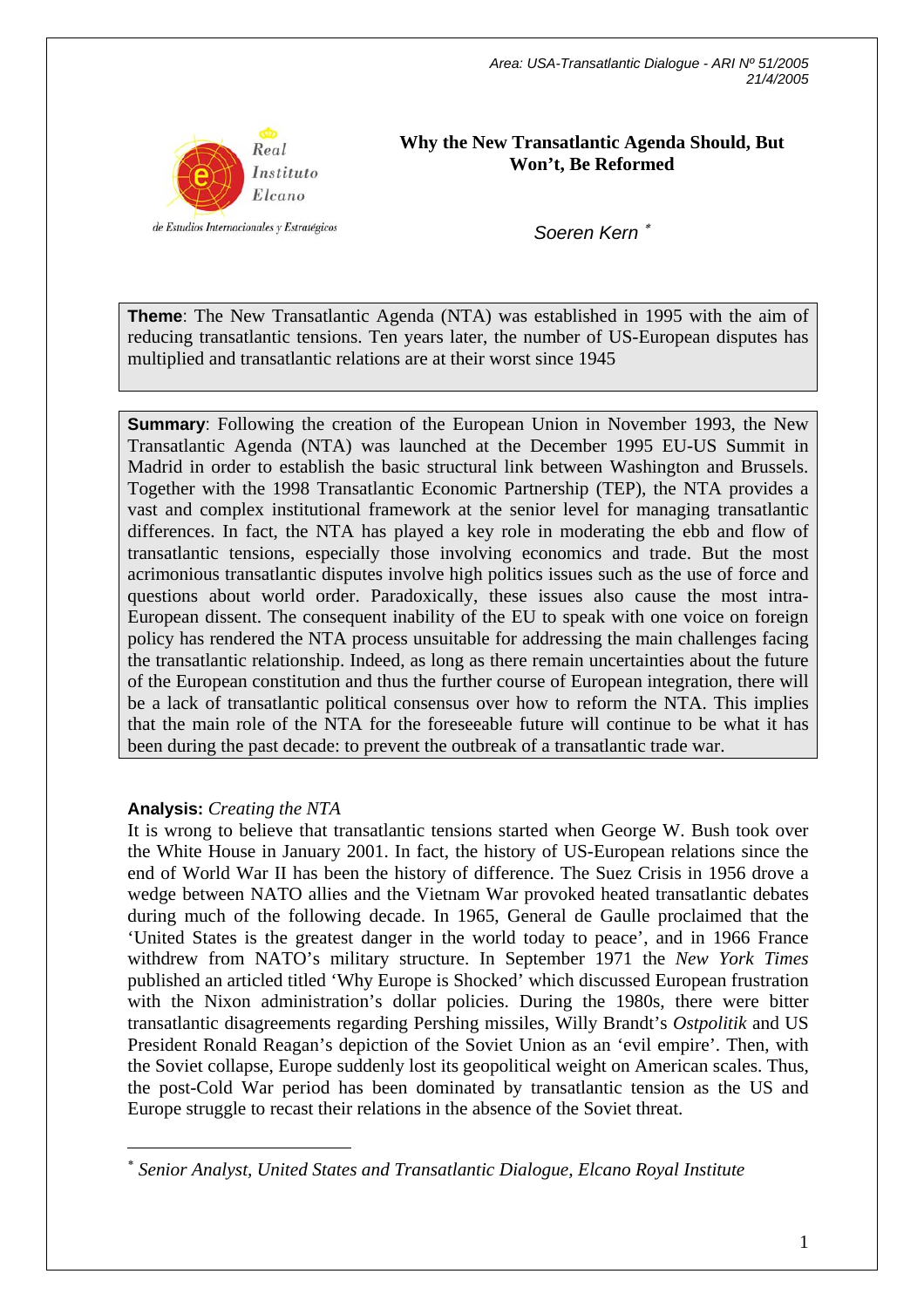Both Presidents George H.W. Bush and Bill Clinton were keen to provide some institutional structure to US relations with Brussels. In December 1989, Secretary of State James Baker proposed 'that the United States and the European Community work together to achieve, whether in treaty or some other form, a significantly strengthened set of consultative and institutional links. Working from shared ideals and common values, we face a set of mutual challenges –in economics, foreign policy, the environment, science, and a host of other fields–. So it makes sense for us to seek to fashion our responses together as a matter of common cause.'

One year later, in November 1990, the Transatlantic Declaration committed the US and Europe to regular political consultations at all levels. The meetings were to take place in a bilateral (US administration and European Commission) format. In addition, the Declaration also formalised exchanges between the European Parliament and the US Congress. For the White House, the meetings were intended to exert influence on the developing European foreign policy, in an effort to ensure that the EC did not set an independent path away from the established transatlantic consensus. For Brussels, the Transatlantic Declaration was about gaining recognition and respect as an international actor.

Just six months after the Transatlantic Declaration was signed, however, Yugoslavia began to collapse. Despite mounting frustration in Europe, the Bush administration refused to engage America in the Balkans. Indeed, the US explicitly asked Europe to take primary responsibility for the crisis in Bosnia. Baker, who defined the US national interest in classically narrow terms of secure borders and material survival, in 1991 said: 'We have no dogs in this fight'. Clinton, who came into office in January 1993, continued this nonengagement policy for another two years until September 1994, when the US finally intervened militarily to secure the Dayton agreement (and then again in 1999 to resolve the Kosovo crisis). By this time, transatlantic political relations had become extremely tense. Despite the creation of the EU in 1993, the Balkans had made it clear that an effective European foreign policy was still more of an ambition than a reality. Europe's inability to maintain order in its own backyard provoked the contempt of the Clinton White House, and as a consequence the meetings authorised by the Transatlantic Declaration did not measure up to expectations.

But some of the greatest post-Cold War transatlantic irritants involved trade, not security. For example, in 1989 Washington imposed duties against a variety of EU agricultural products after Brussels banned imports of hormone-treated beef. US-European differences over agricultural trade policy delayed the conclusion of the Uruguay Round of Multilateral Trade Negotiations by several years until an agreement was finally reached in December 1993. Moreover, the transatlantic relationship was severely strained by the proliferation of unilateral US economic sanctions. In just a four-year period (1993-96), there were more than 60 US laws or executive actions authorising unilateral economic sanctions for foreign policy purposes. These sanctions, which targeted 35 countries accounting for almost one fifth of world export markets, were extremely damaging to US credibility and undermined US leadership on multilateral trade liberalisation essentially aimed at keeping 'fortress' Europe open.

By 1995, the Clinton administration feared that continuing trade conflicts were poisoning the overall US-European relationship, and leaders on both sides of the Atlantic began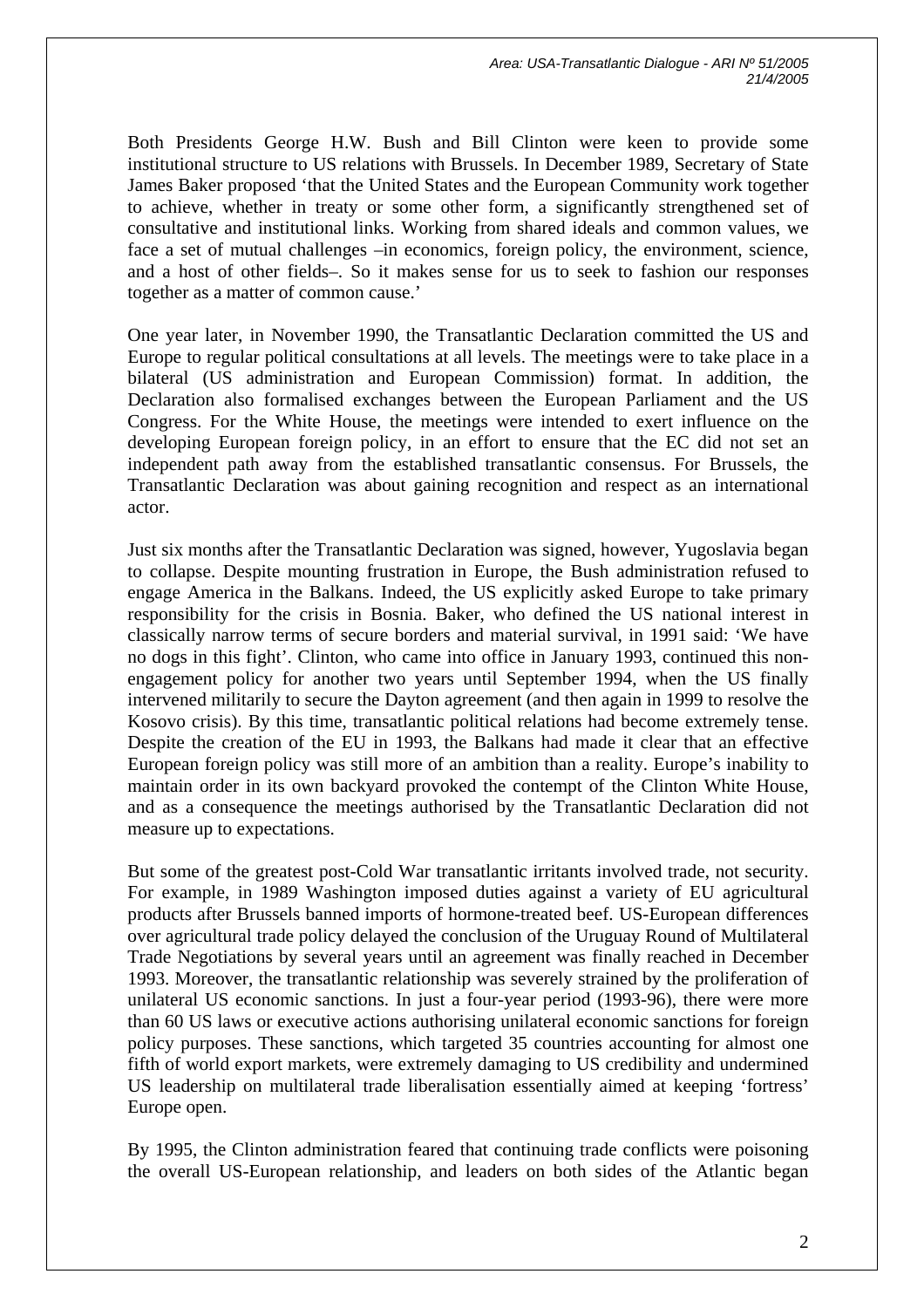calling for a major new initiative or other political gesture to underscore the staying power of the transatlantic alliance. In June 1995, Secretary of State Warren Christopher delivered a speech in Madrid titled 'Charting a Transatlantic Agenda for the  $21<sup>st</sup>$  Century' in which he called for a major step forward in transatlantic relations: A broad-ranging 'transatlantic agenda for common economic and political action'. In July 1995, German Foreign Minister Klaus Kinkel called for the creation of a Transatlantic Free Trade Area (TAFTA). And in October 1995, the Transatlantic Policy Network (TPN), a group of European and American corporate and political leaders, released a publication titled 'Toward Transatlantic Partnership: The Partnership Project' which recommended linking the economic, political and security elements of the transatlantic relationship.

In an effort to reshape the transatlantic relationship given the new realities of a globalised economy, Clinton and Spanish Prime Minister Felipe González signed the New Transatlantic Agenda (NTA) and an accompanying Joint Action Plan (JAP) at the December 1995 US-EU Summit in Madrid. The NTA, which supplemented the 1990 Transatlantic Declaration in both substance and in process, established the basic structural link between Washington and Brussels by creating an institutional framework at the senior level for managing transatlantic differences. Indeed, while the Transatlantic Declaration was designed to be a relationship of consultation, the NTA was to be one of joint action. The NTA, which covers economics, trade and security, proposed joint action in four major fields: (1) promoting peace and stability, democracy and development around the world; (2) responding to global challenges; (3) contributing to the expansion of world trade and closer economic relations; and (4) building bridges across the Atlantic.

The economic pillar of the NTA was the so-called New Transatlantic Marketplace (NTM), which was to be achieved by 'progressively reducing or eliminating barriers that hinder the flow of goods, services and capital'. The Transatlantic Business Dialogue (TABD), a grouping of senior American and European business leaders, was established to define and promote the specific trade and investment agenda needed to bring the NTM to fruition. The most significant negotiating achievement of the NTM was agreement on a package of Mutual Recognition Agreements (MRA) eliminating duplicative testing and certification in six sectors and covering US\$50 billion worth of trade. The US-EU MRA was signed in June 1997 and took effect in December 1998.

Although the MRA exemplifies the deepest level of cooperation under the NTA, initiating vast levels of network building between transatlantic regulatory bodies, key aspects of the MRA failed to progress and caused considerable tension between US and EU officials and regulators. Moreover, new transatlantic trade disputes erupted due to, among other things, sanctions legislation passed by the US Congress. Not surprisingly, Europeans reacted furiously to the Helms-Burton Act and the Iran and Libya Sanctions Act (ILSA), which threatened to impose 'extraterritorial' sanctions on companies doing business with Cuba, Iran and Libya. Friction also arose when several EU member states resisted importing genetically modified strains of corn, soybeans and other commodities from the US.

In an effort to move beyond these disputes and restore momentum to the process of trade liberalisation, in March 1988 EU Commissioner Sir Leon Brittan presented an ambitious 'big bang' proposal for the NTM that called for accelerating the removal of trade and investment barriers between the EU and the US, with the ultimate goal of creating a transatlantic marketplace by 2010. But the proposal was fiercely resisted by several EU governments, most notably France, which feared that the US would use negotiations with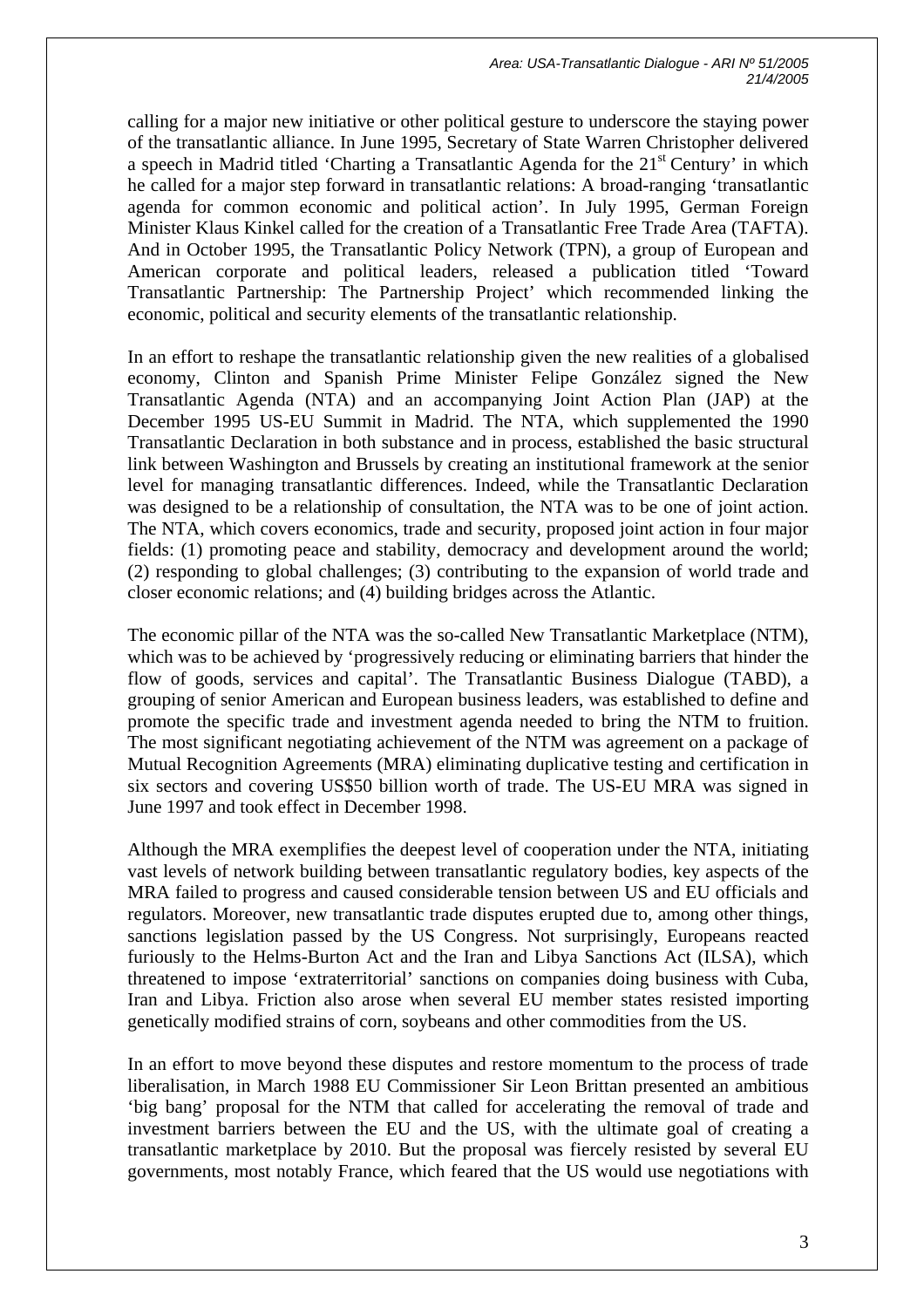the European Commission to pry open the European audiovisual and agricultural sectors, and the Dutch, who feared the NTM would undermine the WTO. For its part, the Clinton administration would have had found it difficult to agree to the elimination of tariffs on textiles and other politically sensitive items, given that trade is a highly divisive issue within the Democratic Party.

Thus a greatly watered down version of the Brittan initiative was renamed the Transatlantic Economic Partnership (TEP). It was announced at the May 1998 EU-US Summit in Birmingham, and was primarily focused on eliminating trade barriers and overcoming regulatory obstacles. Indeed, whereas the NTM was essentially a proposal for a transatlantic free-trade agreement and was therefore politically controversial, the TEP calls for a step-by-step removal of barriers to trade and investment and therefore moves the process away from the political and into the technical sphere. The two sides also signed the Transatlantic Partnership on Political Cooperation, a compromise on the issue of sanctions, which provides for active EU support for certain US policy goals in return for exemptions from specific provisions of US sanctions laws.

In March 2002, the EU and the US launched the Financial Markets Regulatory Dialogue, which provides a forum for discussing bilateral financial and regulatory issues with a view to fostering an efficient and transparent transatlantic capital market. In April 2002, the US and the EU completed long-running negotiations on a set of 'Guidelines on Regulatory Cooperation and Transparency' intended to reduce regulatory-based trade disputes. In May 2002, US President George W. Bush and his European counterparts launched the Positive Economic Agenda (PEA), designed to reduce trade friction. And at the June 2004 EU-US Summit in Ireland, the two sides launched the 'Roadmap for US-EU Regulatory Cooperation and Transparency' which outlined a range of specific regulatory cooperation activities.

A major feature of the TEP was its multilateral focus. It referred initiatives on investment, competition, public procurement and the environment to 'appropriate multilateral fora' which implicitly spelled out a commitment to a new WTO round. Indeed, US-EU cooperation played a major role in producing an agreement to launch a new round of multilateral trade negotiations at the WTO trade ministerial held in November 2001 in Doha, Qatar (it was also viewed as an act of international solidarity after 9/11). The agenda at Doha called for a comprehensive three-year negotiation to cover trade in services, industrial tariffs and agriculture, and to be completed by 2005.

These ambitions, however, suffered a major setback with the collapse in acrimony and confusion of the WTO meeting in Cancún in September 2003 over the contentious issues of agriculture and rules to govern foreign investment in developing countries. Although the US and Europe had closely aligned positions on agriculture, and the failure at Cancún had to do with disputes between developing and developed countries, some analysts believe the debacle could also mark the beginning of the end of the TEP. Given their shared interest in pushing ahead with the Doha Round, the EU and the US worked hard to defuse bilateral trade disputes. But the failure at Cancún has removed an important incentive for transatlantic cooperation.

## *Assessing the NTA*

The decade since the NTA was launched has been the greatest period of transatlantic economic integration in history. The combined US\$2.5 trillion economies of Europe and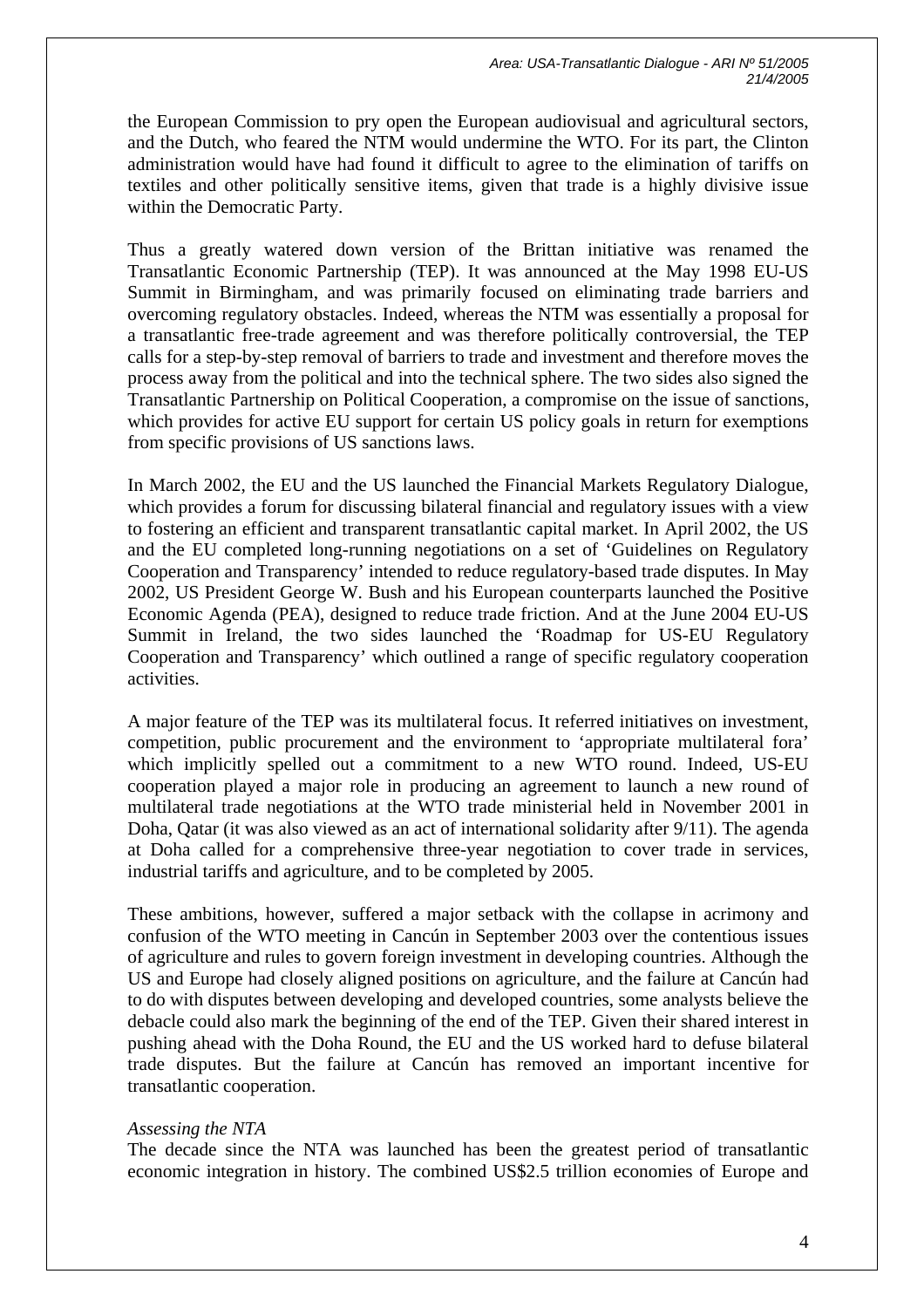the US now form the strongest, most interdependent economic partnership in the world, accounting for 41% of world GDP, 32% of world imports, 27% of world exports, 58% of the world stock of inward foreign direct investment and 77% of the world's outward stock.

Foreign investment, which is the backbone of the transatlantic economy, has boomed. US companies invested more capital overseas during the 1990s –more than US\$750 billion– than in the previous four decades combined; roughly half of the global total went to Europe. The assets held by US companies in the UK alone are equivalent to their assets in Asia, Latin America and the Middle East combined. The US invests twice as much in Ireland as it does in China, and US assets in Germany are greater than total US assets in all of South America. Europe now accounts for half the total global earnings of US companies.

And European companies have never been as exposed to the US as they are now. European investments in the US have grown to more than US\$850 billion, which is nearly onequarter larger than America's stake in Europe. European companies are the number one international investors in 44 of the 50 US states. There is more European investment in Texas alone than all US investment in Japan.

Moreover, these ties became stronger, not weaker, during the first term of the Bush administration. Despite the souring of transatlantic relations over Iraq, European affiliates in the US posted record earnings of US\$60 billion in 2004. And although transatlantic trade disputes steal the headlines, squabbles over bananas, beef or steel represent less than 1% of overall transatlantic economic activity. In any case, these disputes have not altered the business perception of the security and predictability on either side of the Atlantic. Indeed, it may be the economic relationship that is keeping the transatlantic political relationship together.

Given the mutual stake in transatlantic prosperity, then, it is not surprising that the NTA has been most effective in dealing with economics and trade. Beyond this, however, the NTA has also facilitated increasingly close transatlantic cooperation on counter-terrorism and stopping the proliferation of weapons of mass destruction (WMD). The June 2003 EU-US Summit in Washington led to the signing of the Mutual Legal Assistance (MLA) and Extradition Agreements and the launching of negotiations on a Transatlantic Aviation Agreement. In addition, there have been joint statements on container security and on customs cooperation, as well as the EU-US Declaration on Non-Proliferation of WMD. The US and Europe have also taken the lead on multilateral counter-terrorist efforts, helping to create the UN Counter-Terrorism Committee and the G8's Counter-Terrorism Action Group.

And although commentators on both sides of the Atlantic have found it fashionable to argue about the growing gap in values, US-European differences over the environment, the death penalty and genetically-modified food are essentially tactical, not strategic, in nature. Europe and the US share more in common than perhaps any other two regions of the world and hold similar views on core values like democracy, the rule of law and the need for an open international trading system. In a March 2005 paper titled 'A Difference that Makes a Difference: The US and Europe on Values and Culture', Emilio Lamo de Espinosa writes that 'the idea that a new cultural divide is emerging across the Atlantic is a gross misrepresentation of reality' (consider, for example, the transatlantic appeal of Michael Moore). Indeed, overlapping interests and compatible values make each the other's partner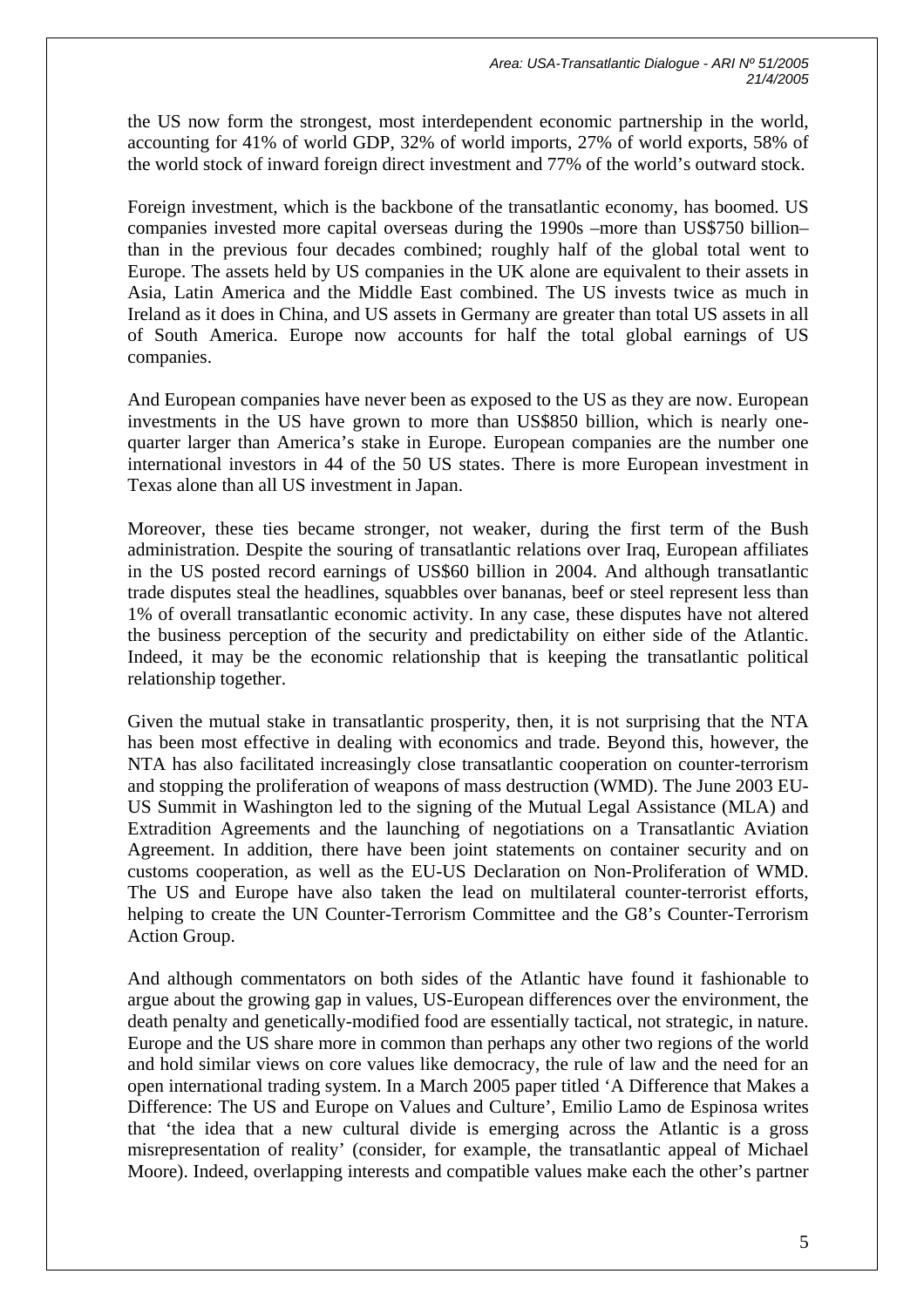of choice. Where the US and Europe disagree is often over the means to achieve common ends.

Indeed, the NTA has not managed to significantly reduce transatlantic tensions, despite shared interests and values. Even after the addition of the so-called 'early warning system' in 1999, which was designed to prompt early discussions on regulatory matters that were causing trade friction, the level of misunderstanding and outright disagreement at the highest levels of government has increased. This is due largely to broad structural problems. For example, the security issues that engage the US and Europe have moved beyond the European continent to the broader 'out-of-area' world arena, especially to Asia and the Middle East; after all, European security is basically assured. It is these out-of-area issues that have most tested transatlantic relations. Due to different strategic cultures and the asymmetry of military power across the Atlantic, the US and Europe often differ in how they engage the outside world. Given its unique capabilities and responsibilities, the US sometimes prefers to keep Europe on the sidelines as it pursues a go-it-alone approach.

This brings into focus another shortcoming of the existing NTA process, which has to do with the confusing structure of the EU itself. Despite closer European integration and the continued development of the Common Foreign and Security Policy (CFSP), Europe still does not speak with one voice on many issues. The fact that two or three individuals show up to represent Europe at EU-US Summits demonstrates that none of them has the authority of the single US president. While the US president arrives at a summit with the ability to negotiate, the EU leadership is constrained by the consensus existing among the member states. As a result, US presidents tend to regard the EU as being divided and confusing and not worth engaging. This impression is reinforced by the eagerness with which heads of government of almost all EU member states pursue their own independent relationships with the US president. What European leader would turn down an invitation to Crawford for fear of offending his EU counterparts?

Moreover, most US presidents end up focusing on 'high politics' such as the use of force, while the EU still has a reputation in Washington of being an institution that focuses on issues of 'low politics' such as trade, industrial and environmental policy. This is why most US administrations believe that the most effective way to deal with Europe on security issues is bilaterally with EU member states at the national level or through NATO. It is no surprise, therefore, that the Bush administration unilaterally decided to reduce the number of summits with the EU to one per year.

## *The Future of the NTA*

The question, then, is where to take the US-European relationship? During this, the tenth anniversary year of the NTA, many analysts say the US and Europe urgently need to draft some form of New Atlantic Charter that would make clear the nature of the transatlantic relationship. And there is no shortage of proposals.

In September 2003, the Washington-based Centre for Strategic and International Studies (CSIS) launched the 'Initiative for a Renewed Transatlantic Partnership' that calls for the creation of a new action group as an institutional mechanism that allows for more direct consultation between the US and the EU. This approach would create 'a new Atlantic compact for the new century'. In December 2003, the bi-regional TPN published a 30-page document titled 'A Strategy to Strengthen Transatlantic Partnership' that offers recommendations to improve transatlantic relations in the areas of politics, economics and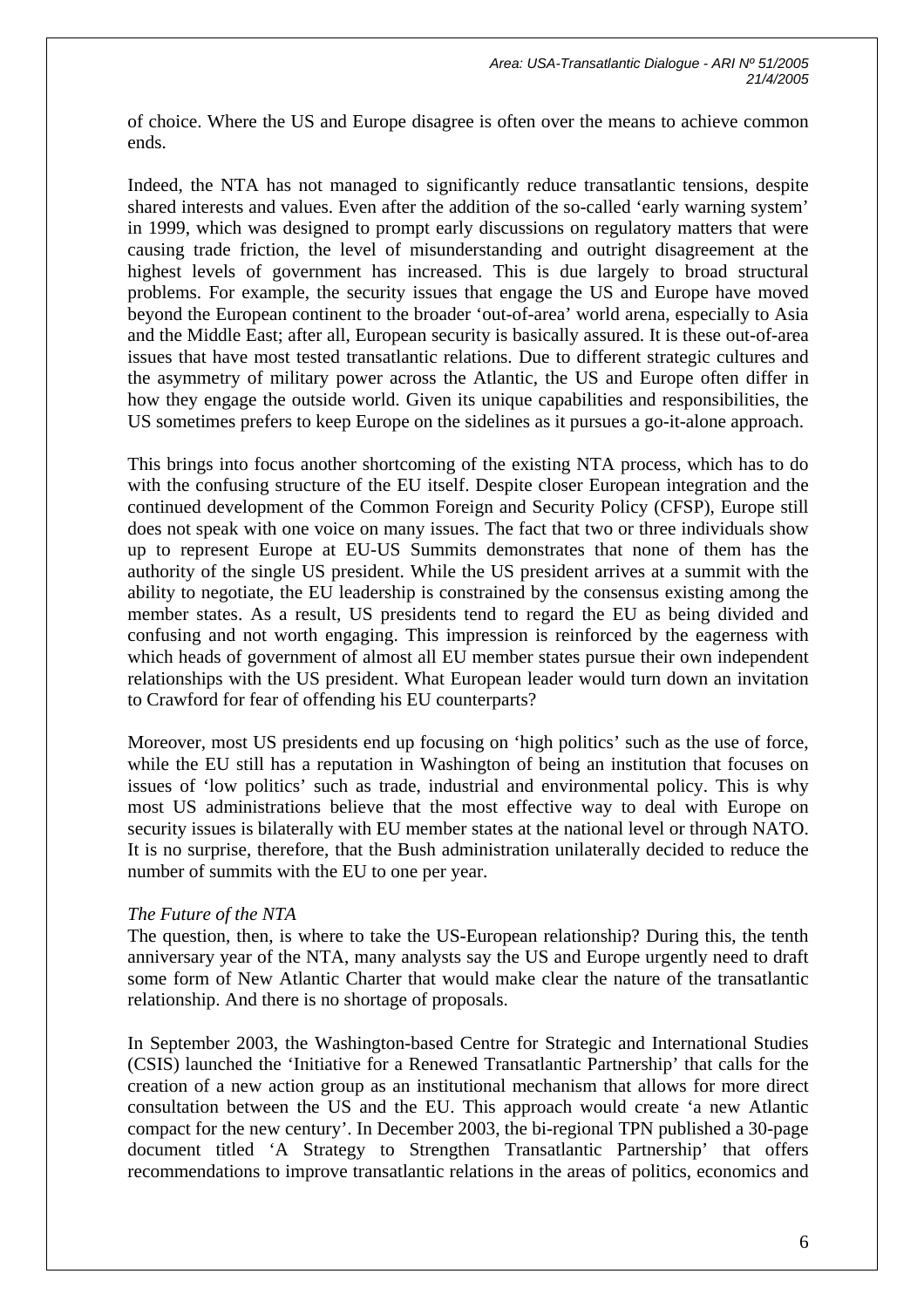defence and security. It also calls for the NTA to be replaced with a new 'Transatlantic Partnership Agreement' to be implemented from 2007.

In March 2004, the New York-based Council on Foreign Relations (CFR) sponsored an independent task force named 'Renewing the Atlantic Partnership', whose chairman was former Secretary of State Henry Kissinger, which concluded that Europe and America must forge 'new rules of the road governing the use of force, adapt NATO to meet today's threats coming from outside Europe, and launch a major initiative to bring about political and economic reform in the greater Middle East'.

In December 2004, former Italian Prime Minister Giuliano Amato, former director of the London School of Economics Lord Dahrendorf and former French President Valery Giscard d'Estaing, in a letter from Europe published in the International Herald Tribune, suggested a new strategic forum in the form of a 'contact group' to fashion what they call a new transatlantic deal. Since then, German Chancellor Gerhard Schroeder has suggested convening a wise men's group to re-assess the relative institutional responsibilities of NATO and the European Union.

In February 2005, 55 prominent foreign policy and national security experts from both sides of the Atlantic drafted and signed the 'Compact Between the United States and Europe', a diplomatic agreement that offers specific policy recommendations for dealing with most of the key strategic challenges of the day. And a resolution submitted that same month to the Committee on International Relations of the US House of Representatives marking the tenth anniversary of the NTA called for the revising and transforming it into a 'New Transatlantic Partnership of Action'.

Many elements of a new approach to transatlantic relations are there. On most issues, US and European actors constitute the most important global players, making transatlantic cooperation the only practical way to extend and strengthen global rules and disciplines. At the first meeting of the CSIS Initiative in January 2005, the majority of advisory panelists agreed that ultimately some form of New Atlantic Compact will be important to define a common sense of strategic mission and organisational purpose for the US and Europe. In the near term, however, they concluded that the priority needs to be on 'asserting a new record of successful joint action on the international stage' in order to confirm the practical value of the NTA.

Indeed, any attempt to try for a new grand design encompassing Europe and North America is premature, unrealistic and most likely to fail. The reasons for this stem from both sides of the Atlantic. As the 9/11 Commission Report says: 'Countering terrorism has become, beyond doubt, the top national security priority for the United States. This shift has occurred with the full support of the Congress, both major political parties, the media, and the American people.' Indeed, 9/11 unleashed a fundamental debate about the nature and purpose of America's role in the world, with the US electorate demanding leadership that embodies nationalist certitude. Consequently, any US administration will continue to seek to preserve maximum freedom of action by working through ad-hoc 'coalitions of the willing' because often they are the best way to efficiently secure the American national interest. Moreover, the pace at which the US responds to events is not synchronous with the functioning of Europe's CFSP. Indeed, there are still bad memories in the Pentagon over the Kosovo conflict, in which NATO was reduced to fighting war by committee. Therefore, many US analysts agree that the American Gulliver is unlikely to allow itself to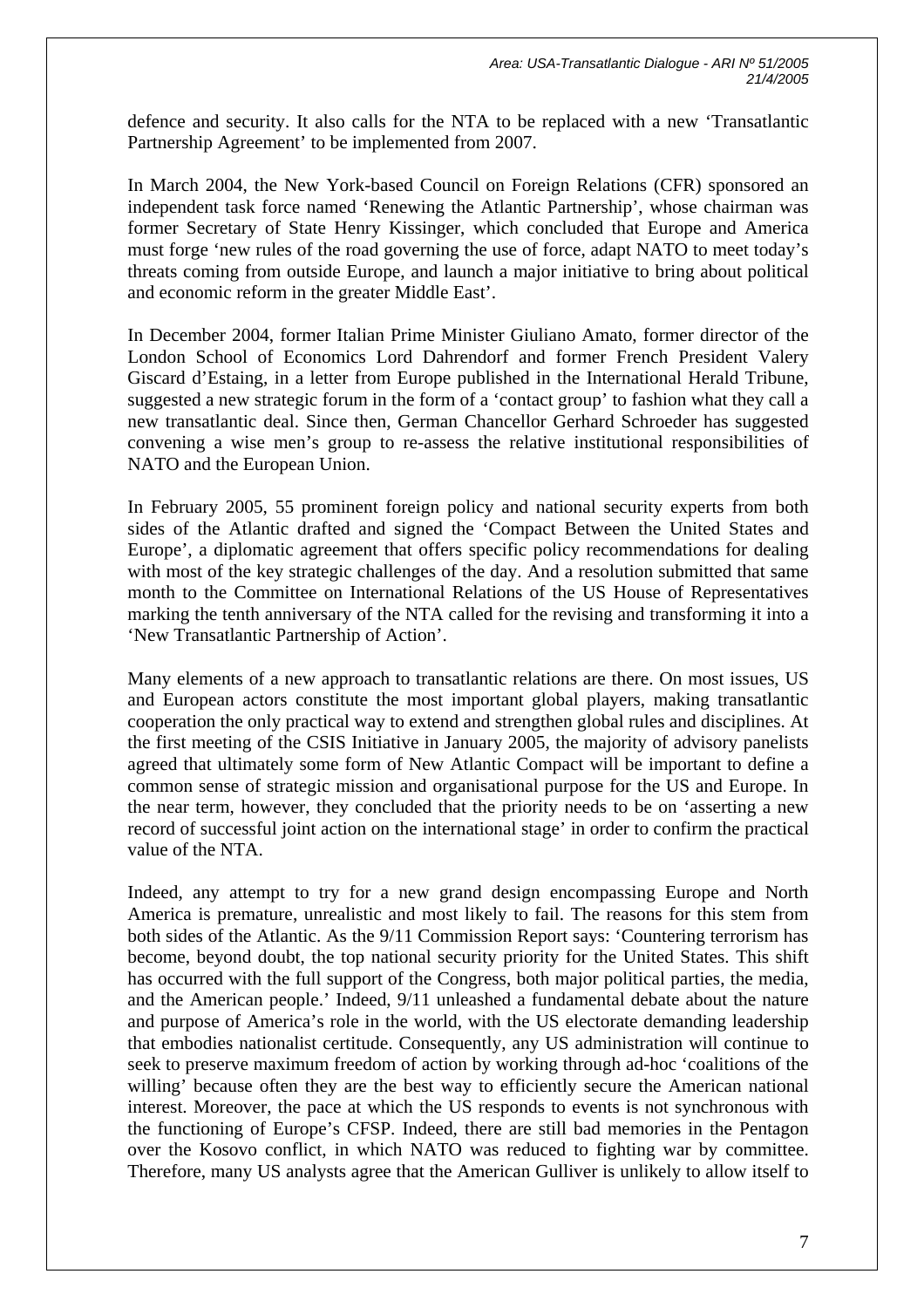be tied down by European Lilliputians through a reformed NTA. Consultation, they say, cannot mean inaction.

Moreover, a grand transatlantic project will be hampered by the lingering uncertainties about further European integration. Indeed, the EU will face an existential crisis if voters reject the European constitution, which needs the approval of all 25 EU member states for it to take effect. A 'no' vote would probably end the process of further EU integration and enlargement, and might possibly place at risk the progress that has been so far achieved. Some economists have even called into question the long-term viability of the euro in the absence of further political union. A 'no' vote would also impede the development of a more coherent collective European foreign and defence identity. Indeed, coalitions would emerge in which certain EU countries would forge ahead with projects that others are reluctant to endorse. And the fact that Germany and France would probably lead a 'hard core' within the EU would make European politics inherently divisive. This core would have one view of foreign policy, while the periphery, including many Atlanticist countries, would have another. A Europe thus divided would find it difficult to develop stronger foreign policies for dealing with external threats. Given this uncertainty, then, it seems understandable that any US administration would be unwilling to spend time and energy on forging a grand strategic venture with Europe, especially when the urgent need presently calls for the development of specific common solutions for specific common challenges.

Euro-scepticism may be on the rise in Europe, but in Washington too there is growing ambivalence (even hostility in some quarters) to further European integration. Indeed, there are signs that America is reconsidering its traditional support for European unification. For example, an article published in the November/December edition of *Foreign Affairs* titled 'Saving NATO from Europe' argues that the proposed European constitution would seek to balance rather than complement US power. The article says that by structure and inclination, the new Europe would focus on 'aggrandizing EU power at the expense of NATO, the foundation of the transatlantic security relationship for more than half a century'. This would confirm the realist theory that every international hegemon evokes a countervailing alliance of weaker states. But it is unlikely that any US administration would view such a development as being in the American national interest. Indeed, a February 2005 essay published by the American Enterprise Institute (AEI) titled 'Up with Europe. Down with the European Union' asks the question: 'Does America really want a strong Europe?'

Although US Secretary of State Condoleezza Rice urged Europe in February 2005 to bury past disagreements and open 'a new chapter' in the transatlantic alliance, she also made it clear that Washington viewed the EU as a partner and not as a counterweight to US power. In this vein, US Undersecretary of State for Political Affairs Nicholas Burns, speaking at Chatham House on 6 April, outlined a more pragmatic transatlantic agenda for the year ahead. 'Iraq remains the centre of our concerns', Burns said. Although he acknowledged the need for a more effective daily working relationship between the US and Europe, he also said that 'for the United States, NATO will continue to be that core channel'. The US wants to 'use NATO more, and more effectively, as the principal transatlantic forum for strategic discussions on the most vital issues of the day', Burns said. As far as reforming the United Nations is concerned, Burns said the US wants to make the proposed Peace-Building Commission, aimed at improving the UN's post-conflict peace-building capabilities, a 'centrepiece of the UN's mission'. But Burns was decidedly ambivalent